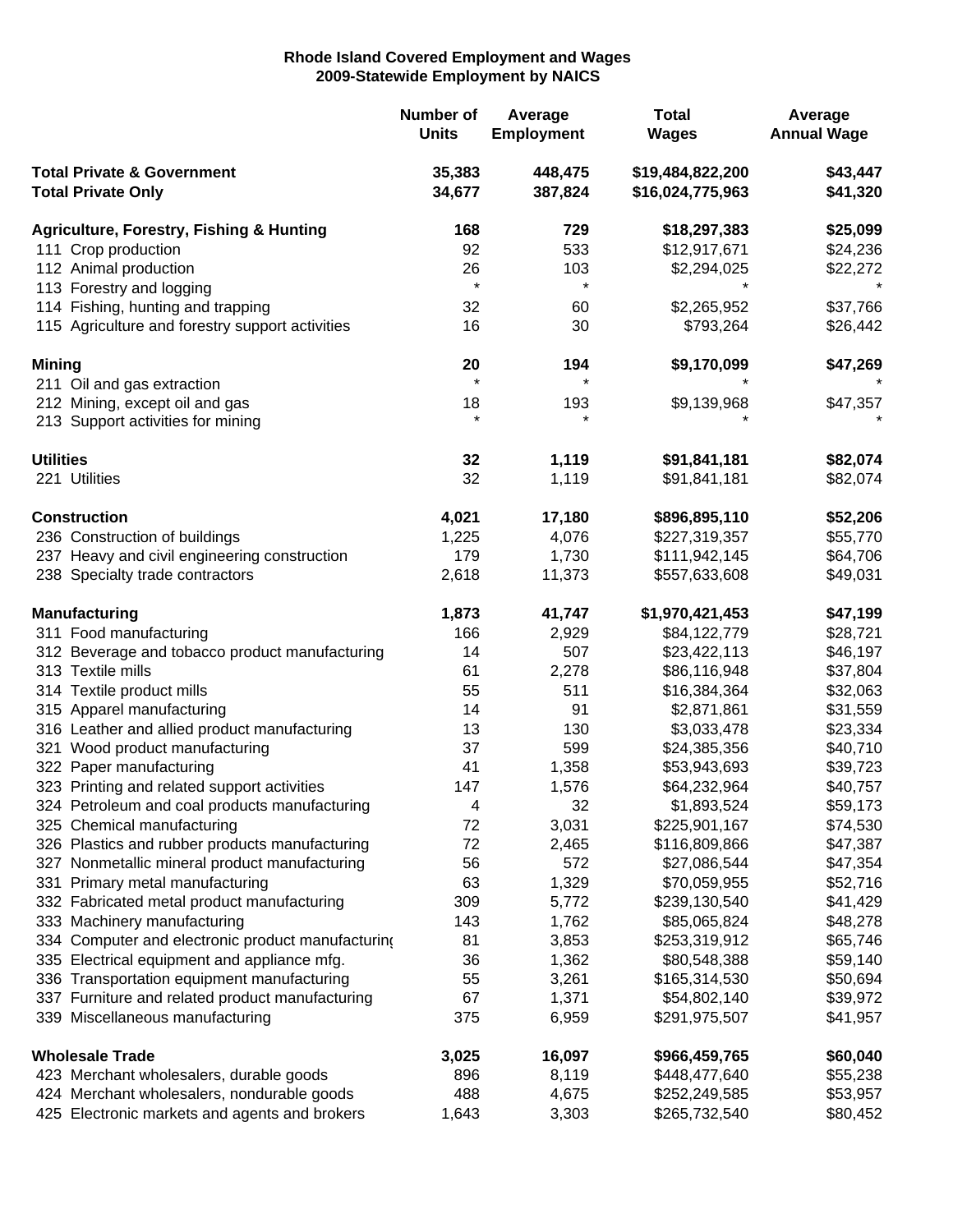## **Rhode Island Covered Employment and Wages 2009-Statewide Employment by NAICS**

|                                                   | <b>Number of</b><br><b>Units</b> | Average<br><b>Employment</b> | <b>Total</b><br><b>Wages</b> | Average<br><b>Annual Wage</b> |
|---------------------------------------------------|----------------------------------|------------------------------|------------------------------|-------------------------------|
| <b>Retail Trade</b>                               | 3,872                            | 47,071                       | \$1,239,999,889              | \$26,343                      |
| 441 Motor vehicle and parts dealers               | 417                              | 4,955                        | \$202,596,308                | \$40,887                      |
| 442 Furniture and home furnishings stores         | 184                              | 1,158                        | \$36,403,952                 | \$31,437                      |
| 443 Electronics and appliance stores              | 162                              | 1,047                        | \$37,689,112                 | \$35,997                      |
| 444 Building material and garden supply stores    | 235                              | 3,519                        | \$110,482,050                | \$31,396                      |
| 445 Food and beverage stores                      | 683                              | 11,851                       | \$252,018,335                | \$21,266                      |
| 446 Health and personal care stores               | 341                              | 5,613                        | \$191,278,049                | \$34,078                      |
| 447 Gasoline stations                             | 303                              | 1,842                        | \$38,171,461                 | \$20,723                      |
| 448 Clothing and clothing accessories stores      | 505                              | 4,683                        | \$80,597,884                 | \$17,211                      |
| 451 Sporting goods, hobby, book and music stores  | 236                              | 1,627                        | \$28,902,793                 | \$17,764                      |
| 452 General merchandise stores                    | 132                              | 6,545                        | \$141,055,574                | \$21,552                      |
| 453 Miscellaneous store retailers                 | 452                              | 2,587                        | \$52,697,142                 | \$20,370                      |
| 454 Nonstore retailers                            | 225                              | 1,645                        | \$68,107,229                 | \$41,403                      |
| <b>Transportation &amp; Warehousing</b>           | 724                              | 8,683                        | \$308,866,562                | \$35,571                      |
| 481 Air transportation                            | 27                               | 387                          | \$14,164,635                 | \$36,601                      |
| 482 Rail transportation                           | $\star$                          | $\star$                      |                              |                               |
| 483 Water transportation                          | 10                               | 186                          | \$6,448,501                  | \$34,669                      |
| 484 Truck transportation                          | 300                              | 1,948                        | \$86,901,601                 | \$44,611                      |
| 485 Transit and ground passenger transportation   | 102                              | 2,127                        | \$46,695,413                 | \$21,954                      |
| 486 Pipeline transportation                       | 4                                | 48                           | \$3,086,865                  | \$64,310                      |
| 487 Scenic and sightseeing transportation         | 43                               | 223                          | \$4,455,518                  | \$19,980                      |
| 488 Support activities for transportation         | 146                              | 1,022                        | \$39,674,142                 | \$38,820                      |
| 491 Postal service                                | 0                                | 0                            | \$0                          | \$0                           |
| 492 Couriers and messengers                       | 67                               | 1,666                        | \$65,108,777                 | \$39,081                      |
| 493 Warehousing and storage                       | 27                               | 1,072                        | \$42,172,035                 | \$39,340                      |
| Information                                       | 746                              | 10,112                       | \$604,758,829                | \$59,806                      |
| 511 Publishing industries, except Internet        | 249                              | 2,259                        | \$147,107,090                | \$65,120                      |
| 512 Motion picture and sound recording industries | 104                              | 654                          | \$17,858,703                 | \$27,307                      |
| 515 Broadcasting, except Internet                 | 34                               | 686                          | \$35,439,643                 | \$51,661                      |
| 516 Internet publishing and broadcasting          | 0                                | 0                            | \$0                          | \$0                           |
| 517 Telecommunications                            | 173                              | 3,135                        | \$219,905,563                | \$70,145                      |
| 518 ISPs, search portals, and data processing     | 98                               | 2,841                        | \$167,974,768                | \$59,125                      |
| 519 Other information services                    | 89                               | 537                          | \$16,473,062                 | \$30,676                      |
| <b>Finance &amp; Insurance</b>                    | 1,645                            | 23,628                       | \$1,605,271,276              | \$67,939                      |
| 521 Monetary authorities - central bank           | 0                                | 0                            | \$0                          | \$0                           |
| 522 Credit intermediation and related activities  | 640                              | 10,511                       | \$530,307,352                | \$50,453                      |
| 523 Securities, commodity contracts, investments  | 281                              | 4,043                        | \$511,314,589                | \$126,469                     |
| 524 Insurance carriers and related activities     | 694                              | 8,936                        | \$554,116,798                | \$62,009                      |
| 525 Funds, trusts, and other financial vehicles   | 33                               | 138                          | \$9,532,537                  | \$69,076                      |
| <b>Real Estate, Rental &amp; Leasing</b>          | 1,143                            | 5,975                        | \$216,149,316                | \$36,176                      |
| 531 Real estate                                   | 891                              | 4,263                        | \$158,689,286                | \$37,225                      |
| 532 Rental and leasing services                   | 241                              | 1,656                        | \$50,917,042                 | \$30,747                      |
| 533 Lessors of nonfinancial intangible assets     | 11                               | 56                           | \$6,542,988                  | \$116,839                     |
| <b>Professional &amp; Technical Services</b>      | 4,154                            | 21,127                       | \$1,307,278,457              | \$61,877                      |
| 541 Professional and technical services           | 4,154                            | 21,127                       | \$1,307,278,457              | \$61,877                      |
| <b>Management of Companies &amp; Enterprise</b>   | 237                              | 9,208                        | \$850,984,906                | \$92,418                      |
| 551 Management of companies and enterprises       | 237                              | 9,208                        | \$850,984,906                | \$92,418                      |